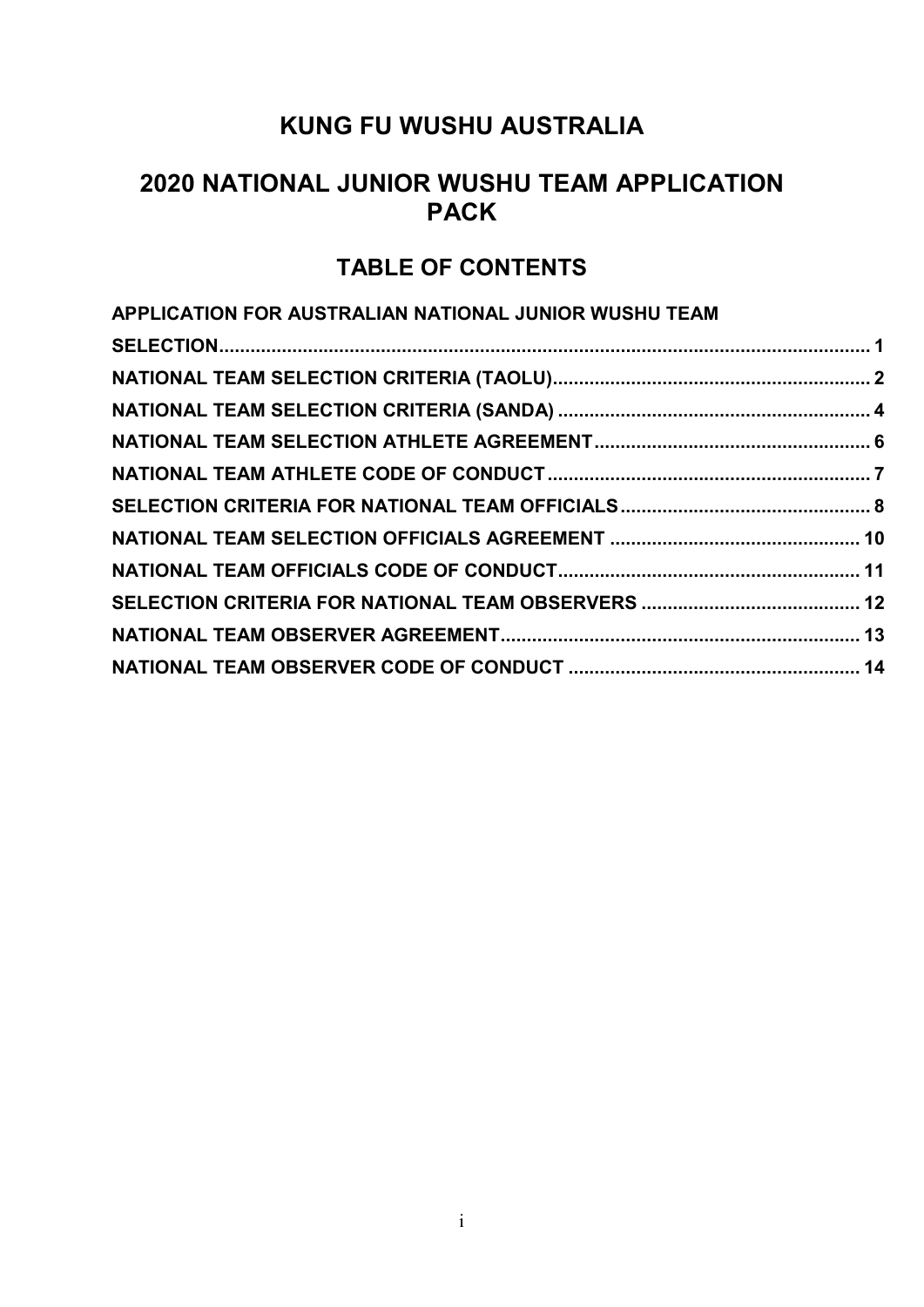### **APPLICATION FOR AUSTRALIAN NATIONAL JUNIOR WUSHU TEAM SELECTION**

### **1. Registration**

- (a) Internet Sign Up System will be adopted. The applicant shall fill out online Application Form via the Internet.
- (b) Website for Internet Registration System: www.2020nationalteam.eventbrite.com.au
- (c) Closing date for internet registration is as follows:
	- Athletes: **Friday, December 13, 2019**
	- Officials: **Friday, December 13, 2019**.
	- Observers: **Friday, January 10, 2020**.
- (d) Any applicants who has registered online and also supplied the required documentations by the required dates will only be considered.

### **2. Documentation**

- (a) In addition to online registration, all applicants must submit additional documentation as part of the national team application to events@kungfuwushuaustralia.com
- (b) The following documentation must be emailed by the due date:
	- Athletes:
		- Copy of Australian passport; and
		- National Team Selection Athlete Agreement Form
	- **Officials** 
		- Copy of current passport; and
		- National Team Selection Officials Agreement Form
		- Copy of NCAS details (for Assistant Coach only)
		- Copy of IWuF and NOAS details (for Judge only)
	- **Observers** 
		- Copy of current passport; and
		- National Team Selection Observers Agreement Form

#### **3. Travel companion**

(a) All applicants under the age of 18 years old **must** be accompanied by a parent / legal guardian or nominated carer when travelling overseas. Siblings can share the same adult carer.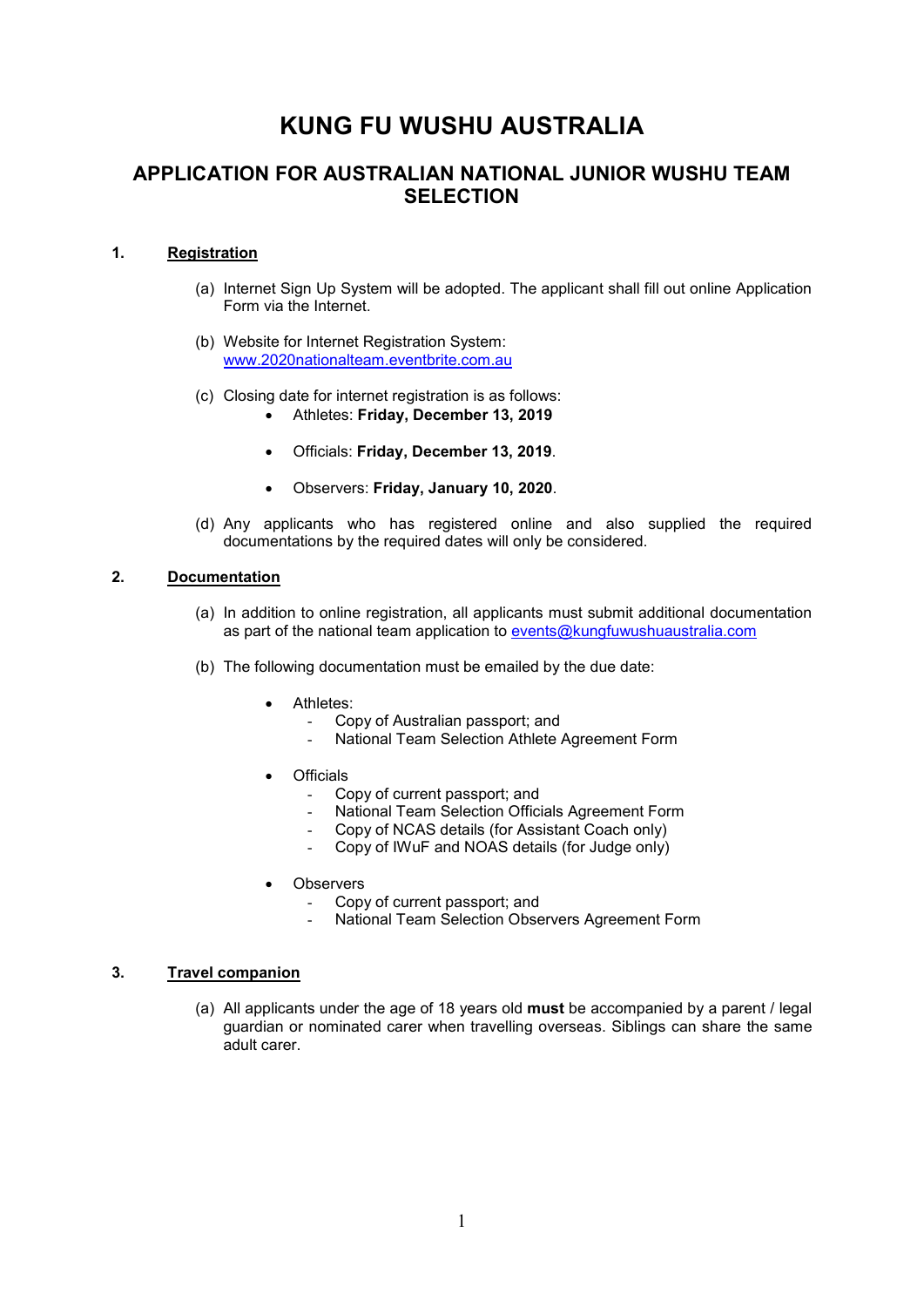## **NATIONAL TEAM SELECTION CRITERIA (TAOLU)**

### **Foreword**

This is the selection criteria to select the 2020 – 2021 Australian National Junior Wushu (Taolu) Team. A and B Teams will be selected and each team may consist of twelve athletes (two boys and two girls per age category). A-Team will serve as members of the Australian National Junior Wushu (Taolu) Team and the B-Team will serve the as the Reserve Team.

### **I. Purpose**

The purpose is to select the highest level and best combination of wushu (taolu) athletes and win medals.

### **II. General Information**

### **Eligibility Requirements:**

Athletes must:

- a) have submitted all of the following documentations:
	- i. Application for National Team Selection;
	- ii. Copy of Australian passport; and
	- iii. National Team Selection Athlete Agreement.
- b) be an Australian citizen with an Australian passport;
- c) be in good health;
- d) be a member of a KWA recognised State Association and be in good standing with KWA;

### **Categories:**

- 1) Taolu Group A: Athletes born between January 1, 2002 December 31, 2004.
	- i. Changquan, Daoshu, Jianshu, Qiangshu, Gunshu  $3^{rd}$  Set of International Competition Taolu)
	- ii. Nanguan, Nandao, Nangun (International  $(3<sup>rd</sup>$  Set of International Competition Taolu)
	- iii. Taijiquan, Taijijian (3<sup>rd</sup> Set of International Competition Taolu)
- 2) Taolu Group B: Athletes born between January 1, 2005 December 31, 2007.
	- i. Changquan, Daoshu, Jianshu, Qiangshu, Gunshu ( $1<sup>st</sup>$  Set of International Competition Taolu)
	- ii. Nanquan, Nandao (International Competition Taolu)
	- iii. 42 Step Taijiquan, 42 Step Taijijian (International Competition Taolu)
- 3) Taolu Group C: Athletes born between January 1, 2008 December 31, 2013.
	- i. Changquan (3rd Elementary Routine), Daoshu, Jianshu, Qiangshu, Gunshu (Elementary Taolu)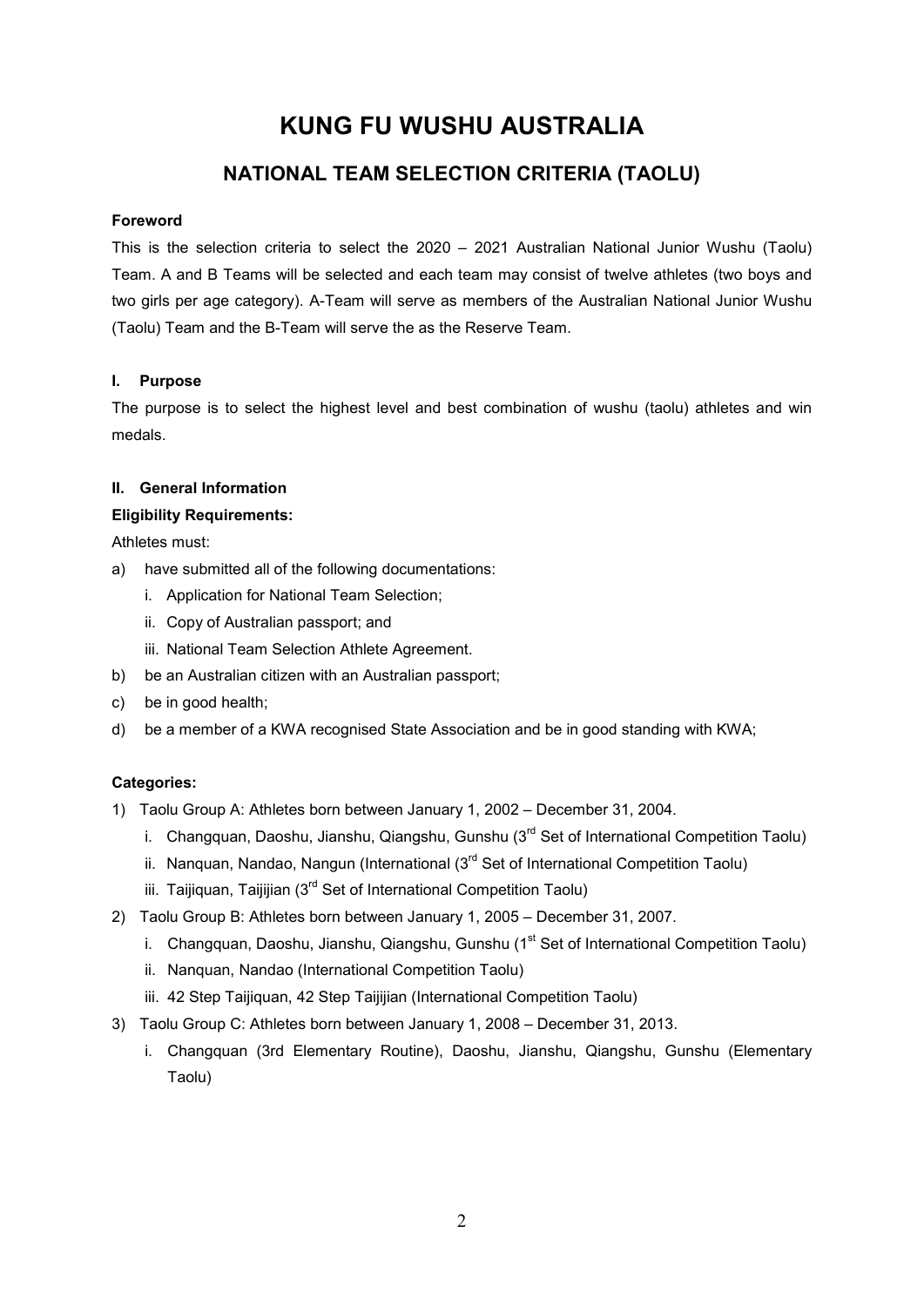#### **III. Selection Method**

A national team athlete applicant who meets the eligibility requirement shall be evaluated by a Selection Panel. In making these assessments, the Selection Panel shall consider the following:

- (a) Previous national team position with top ten international results in the last two years prior to the World Junior Wushu Champships.
- (b) Past competition results from KWA sanctioned national and state events held in the last two years prior to the World Junior Wushu Champships, with a particular emphasis on the score achieved.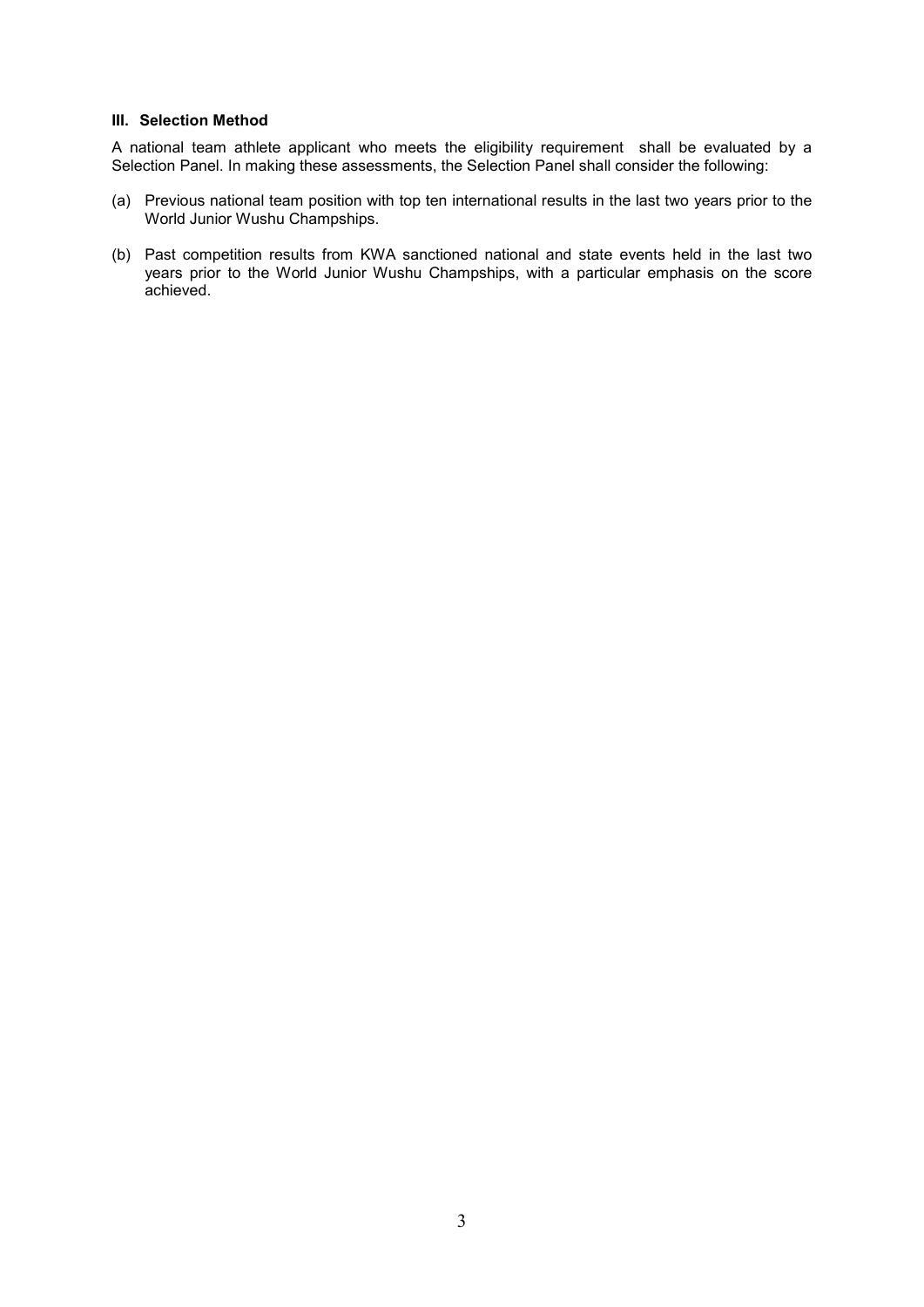## **NATIONAL TEAM SELECTION CRITERIA (SANDA)**

### **Foreword**

This is the selection criteria to select the 2020– 2021 Australian National Junior Wushu (Sanda) Team. A and B Teams will be selected and each team may consist of eight athletes (five boys and three girls) for Junior age group and three athletes (all boys) for Children age group. A-Team will serve as members of the Australian National Wushu (Sanda) Team and the B-Team will serve the as the Reserve Team.

### **I. Purpose**

The purpose is to select the highest level and best combination of wushu (Sanda) athletes and win medals.

### **II. General Information**

### **Eligibility Requirements:**

Athletes must:

- (a) have submitted all of the following documentations:
	- i. Application for National Team Selection;
	- ii. Copy of Australian passport; and
	- iii. National Team Selection Athlete Agreement.
- (b) be an Australian citizen with an Australian passport;
- (c) be in good health;
- (d) be a member of a KWA recognised State Association and be in good standing with KWA;

### **Categories:**

1. Junior: Athletes born between January 1, 2003 – December 31, 2005

Boys: below (kg): 48, 52, 56, 60, 65, 70, 75, 80

Girls: below (kg): 48, 52, 56, 60

2. Children: Athletes born between January 1, 2006 – December 31, 2008

Boys: below (kg): 42, 45, 48, 52, 56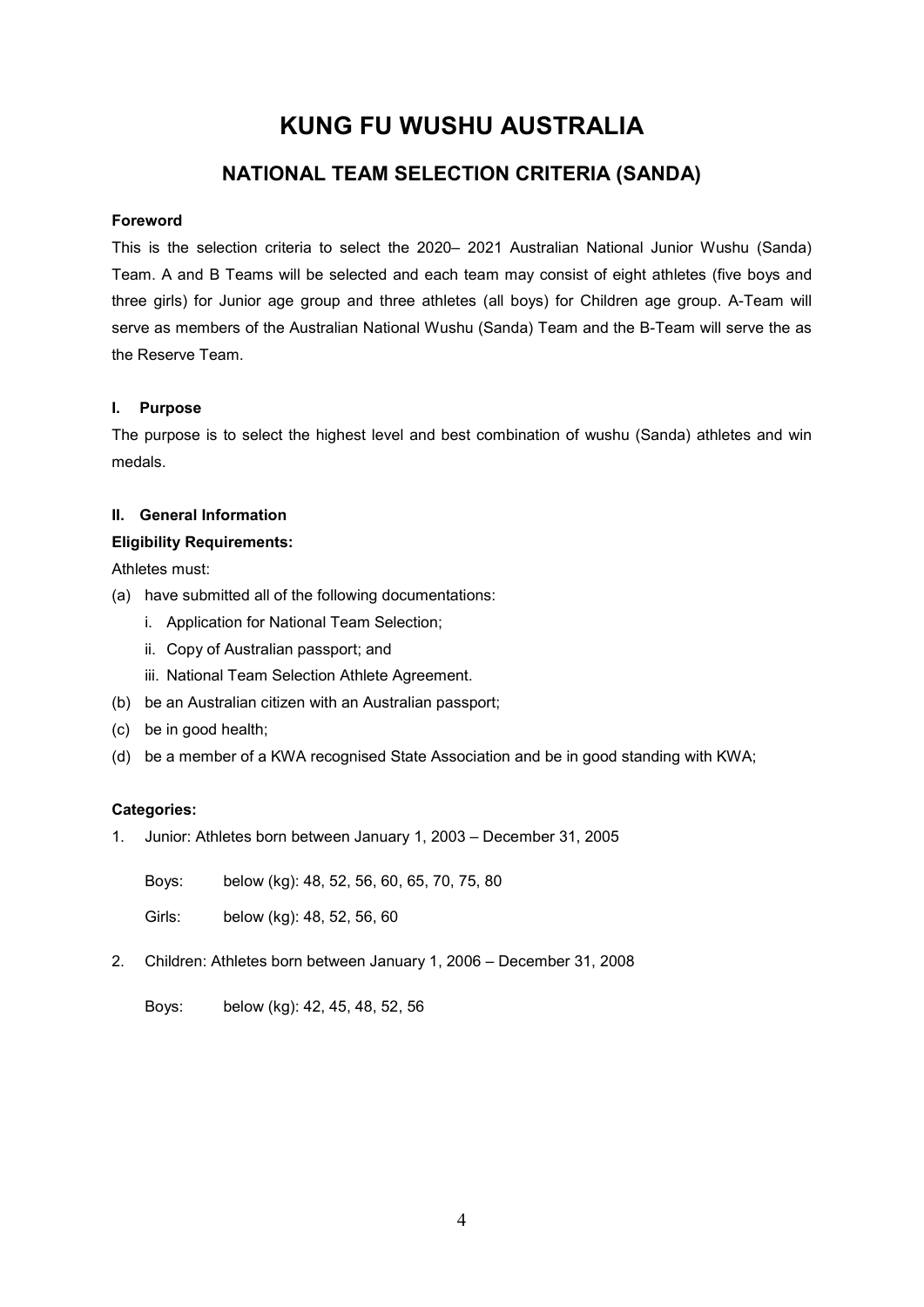#### **III. Selection Method**

Eligible athletes shall be evaluated by a Selection. In making these assessments, the Selection Panel shall consider the following:

- (a) Previous national team position with top ten international results in the last two years prior to the World Junior Wushu Championships.
- (b) Past competition results from KWA sanctioned national and state events held in the last two years prior to the World Junior Wushu Championships, with a particular emphasis on the quality of opposition and placing achieved.
- (c) Eligible athletes who win in their weight category in the Selection Event are not automatically selected to the National Team. This is especially so if they win due to having no opponents.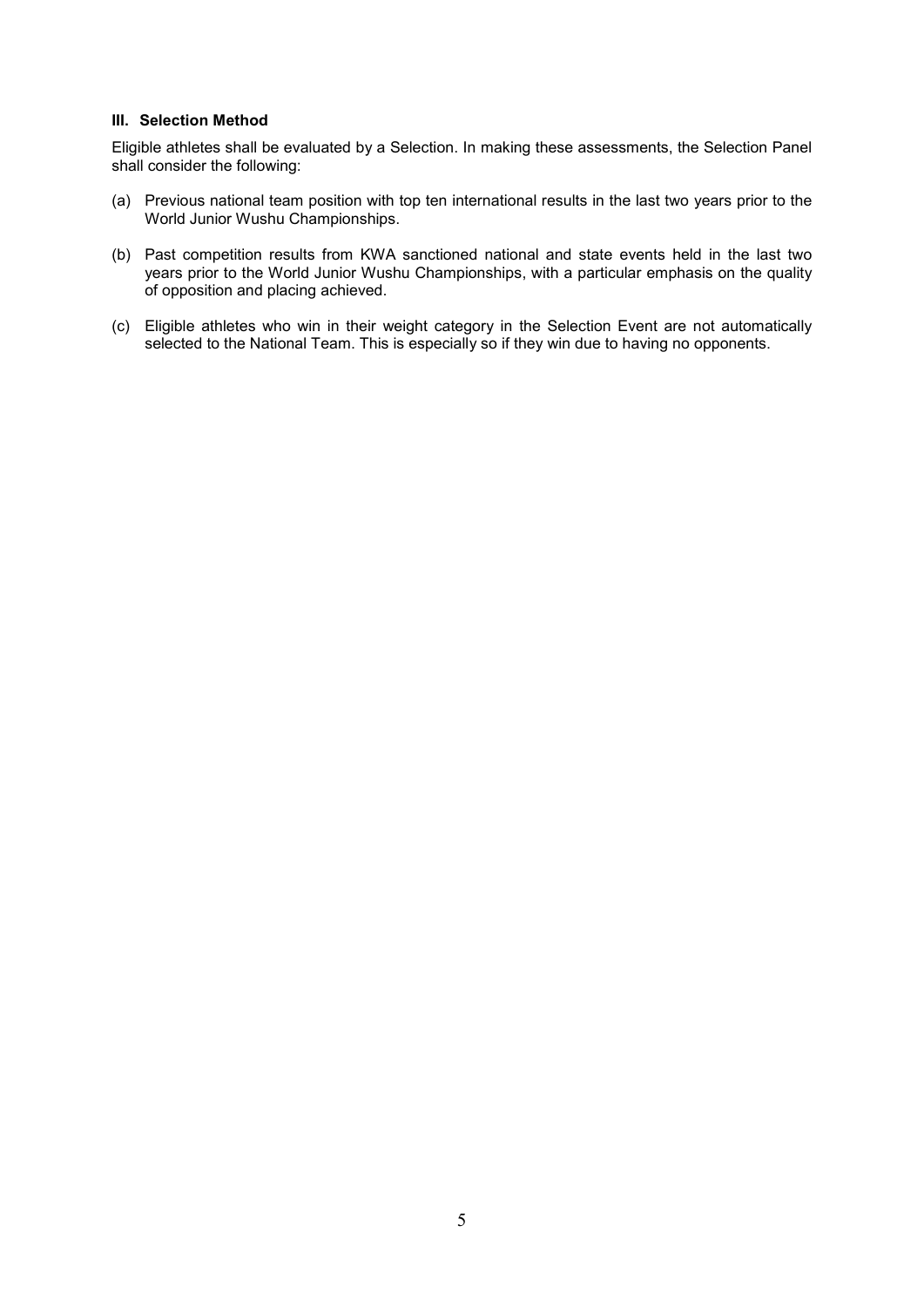### **NATIONAL TEAM SELECTION ATHLETE AGREEMENT CHINESE MARTIALS ARTS IS DANGEROUS AND CAN CAUSE SERIOUS INJURIES**

I,AAAAAAAAAAAAAAAAAAAA.AAAA.AAAAAAAAAAAAA(*full name*) do a) hereby acknowledge my application to the position of athlete in the Kung Fu Wushu Australia (herein called as "KWA") National Team (herein called as "the team").

- b) acknowledge that I have read and understood the eligibility criteria and documentation requirements and my application will only be accepted if I meet the eligibility criteria and submit all documentation requirements by the due date;
- c) agree to have read and to abide by KWA's National Team Selection Policy, National Team Athlete Code of Conduct and the IWUF International Competition Rules and Regulations;
- d) acknowledge that the KWA National Team Selection Policy and Anti-Doping Policy can be accessed on the official KWA website (www.kungfuwushuaustralia.com) and that I have read and understood both policies and I agree to abide by it;
- e) agree to cover all costs associated with my participation in the team including but not limited to airfares, accommodation, meals, travel insurance, competition insurance, entry fees, uniform, training fees and any other costs as shall be associated with my role on the team. Estimated cost to be at least \$3,000 for each person per International Event and must be on hand at least two months before the International Event to pay for such expenses. I further understand that I will not be eligible to travel with the team nor compete in events if I have any monies outstanding on the date of departure of the team;
- f) agree that should I not be able to complete my obligations as an athlete, I will advise the Wushu Secretary-General, Team Head Coach and Team Manager as soon as is practicable, and cover any costs that may be associated with my withdrawal from the team;
- g) agree that I will not, independently of the KWA, sign sponsorship contracts which are directly associated with my position as an athlete without first advising the KWA and obtaining written permission from the KWA to do so;
- h) consent to the use of my image in media releases, television broadcasts and other publicity arranged by the KWA in relation to me being a team athlete;
- i) agree to maintain a level of fitness and competitive readiness and must immediately inform the Team Head Coach of any illness or injury that could reasonably impact on my ability to compete to the maximum of my ability when competing as a national team athlete;
- j) agree to obtain any insurance required the KWA; and
- k) acknowledge the risk of catastrophic injury, paralysis, and even death as well as other damages and losses associated with participating martial arts tournaments. I further agree that KWA., and its sponsors, suppliers, employees, volunteers, agents, athletes, coaches, team managers, officials, and executive members shall not be liable for any loss or damage occurring as a result of my participation in martial arts tournaments.

Signed: AAAAAAAAAAAAAAAAAAAAAAAAA Date: AAAAAA.AAAA

Parent/Legal Guardian's Name (for all persons under 18 years old): ......................................................

Parent/Legal Guardian's Signature: .......................................................... Date: ................................. **An athlete may be removed from the National Team, if in the opinion of the KWA that the KWA National Team Selection Policy has not been observed or this Agreement has been breached.**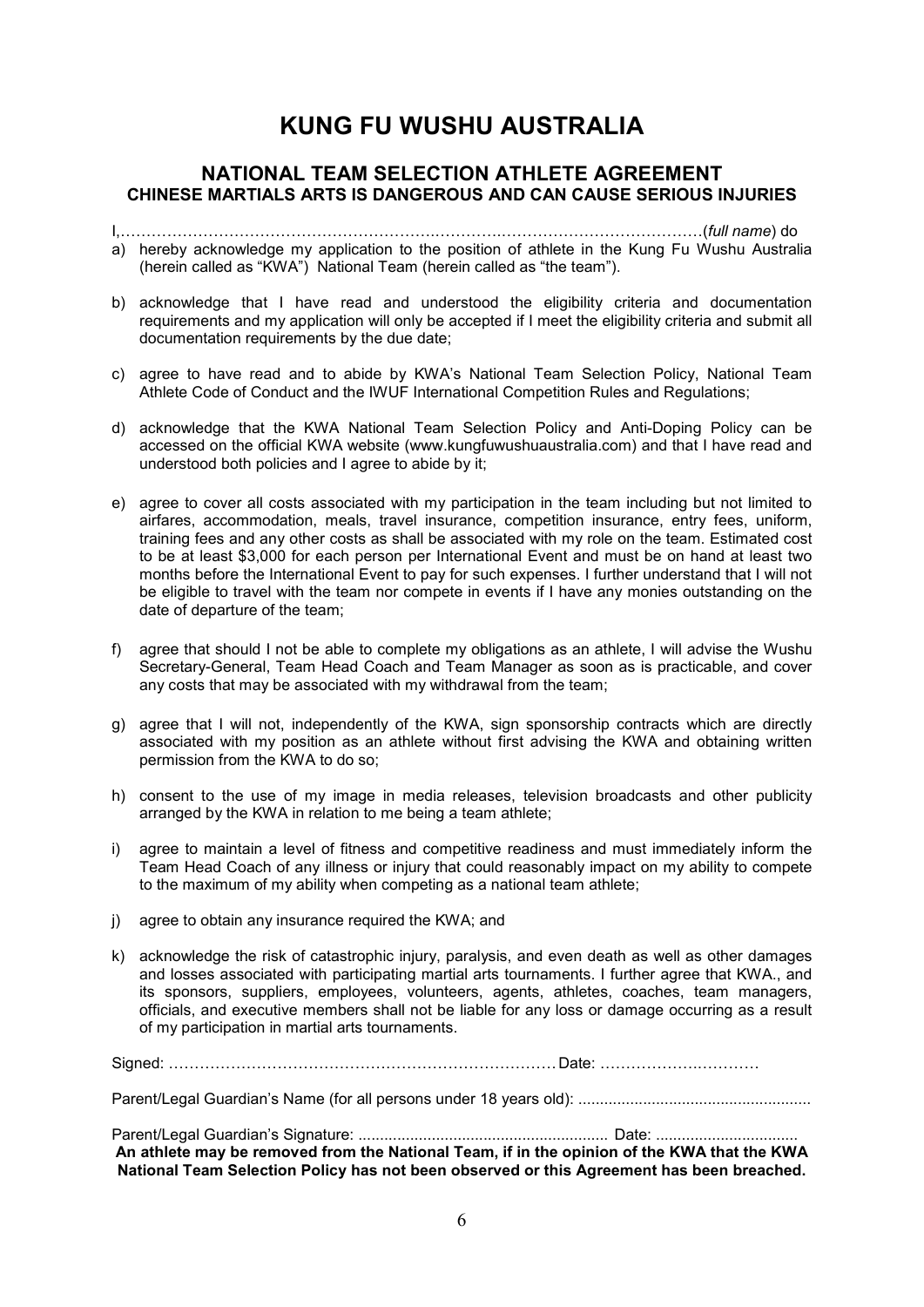### **NATIONAL TEAM ATHLETE CODE OF CONDUCT**

The National Team Athlete Code of Conduct sets out the minimum standard of behaviour which all athletes must abide whilst assembled, travelling or competing as part of the National Team.

- 1. Respect the rights, dignity and worth of athletes, coaches and team officials.
- 2. At all times be fair, considerate, honest, and courteous in all dealing with others and observe all local customs and laws.
- 3. Respect the talent, potential and development of fellow athletes and competitors.
- 4. Be professional in, and accept responsibility for your actions.
- 5. Refrain from any form of harassment and behave in a manner that will not cause offence to others.
- 6. Disclose to a team official any illness or injury that may adversely affect performance.
- 7. Show concern and caution towards others who may be sick or injured.
- 8. Behave in a mature, responsible and professional manner that does not bring the athlete, the sport of wushu, the National Team, the KWA or any of its sponsors into disrepute.
- 9. Behave in a manner which does not result in actions that could become dangerous to me or others.
- 10. Abide by the set curfew for evenings including bed time/lights out. Spending the night other than your designated room is prohibited at all times.
- 11. Not have any person in my room after curfew except as assigned by the Team Management.
- 12. Consumption of alcohol is not allowed from one day prior to travelling to the International Event and until the competition has finished.
- 13. Consumption or possession of tobacco products, illegal drugs or other intoxicants is prohibited at all times.
- 14. Operate within the rules of the sport of wushu.
- 15. Follow all directions at all times given by any team official and competition officials and to follow procedures established.
- 16. Abide by the rules and respect the decision of the KWA, team officials and competition officials, making all appeals through the formal process and respecting the final decision.
- 17. Attend all activities planned on the athletes' behalf including, but not limited to, media events, banquets, photo sessions, or parties.
- 18. Attend all team meetings and trainings promptly when required and be present at the competition venue at the designated time for all events and all pre-competition ceremonies.
- 19. Be neatly dressed in team uniforms throughout the competition.
- 20. At all times maintain an appropriate professional relationship with all athletes, team officials and competition officials.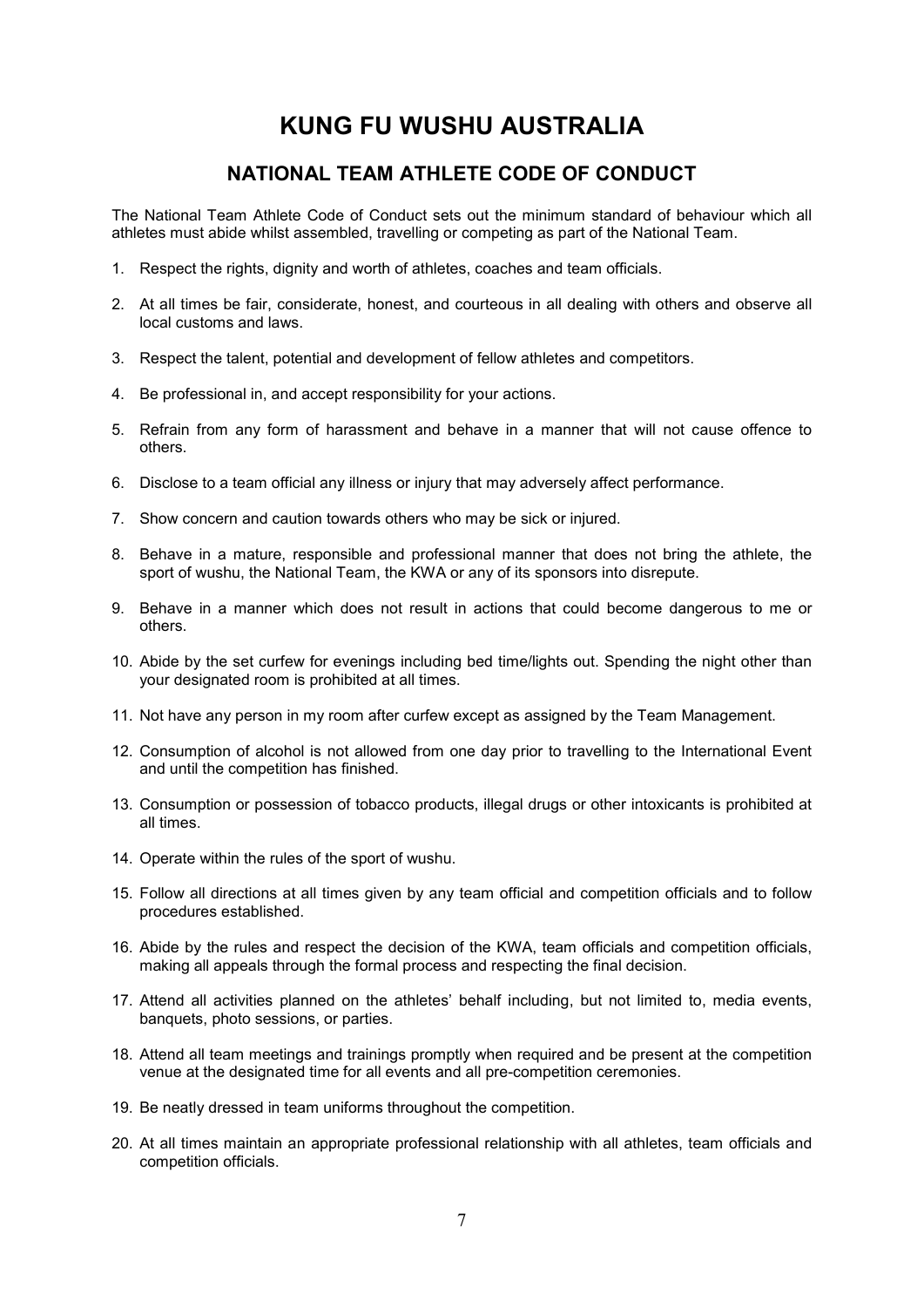### **SELECTION CRITERIA FOR NATIONAL TEAM OFFICIALS**

### **I. General information**

- a) No one person can have more than one official position in the National Team unless there are insufficient officials.
- b) No one person can be both a Team Official and Team Athlete unless there are insufficient officials.
- c) Candidates who occupy any current KWA National Committee position either elected or appointed shall only be considered if there is a lack of alternative candidates.
- d) Candidates shall not occupy any current position of responsibility with the IWUF or that of any other body which hosts the International Event, which may conflict with their abilities to fully carry the duties of a National Team Official unless there are insufficient officials.
- e) There is no right of appeal against any decision made by KWA.

### **II. Eligibility Criteria**

All candidates must:

- a) have submitted all of the following documentations:
	- i. Application for National Team Officials Selection;
	- ii. Copy of current passport; and
	- iii. National Team Selection Officials Agreement.
- b) be in good health;
- c) be a member of a KWA recognised State Association and be in good standing with KWA;

### **III. Selection Criteria for National Team Assistant Coach**

- a) be NCAS accredited or an international coach who has produced IWuF world championships results;
- b) have experience of coaching elite level athletes;
- c) have a relevant tertiary qualification (preferably a high performance coaching qualification) or an equivalent combination of training and experience;
- d) have the ability to supervise, plan, initiating, co-ordinating and conducting of suitable training programs;
- e) have an extensive working knowledge of technical wushu requirements;
- f) have an extensive working knowledge of current rules and regulations of the sport of wushu;
- g) have a high level of communication and interpersonal skills both for dealing with the athletes, coaches, team officials, competition officials and the IWUF officials; and
- h) have proven capacity to relate appropriately with athletes.

### **IV. Selection Criteria for National Team Manager**

a) have an understanding of the requirements of elite wushu athletes;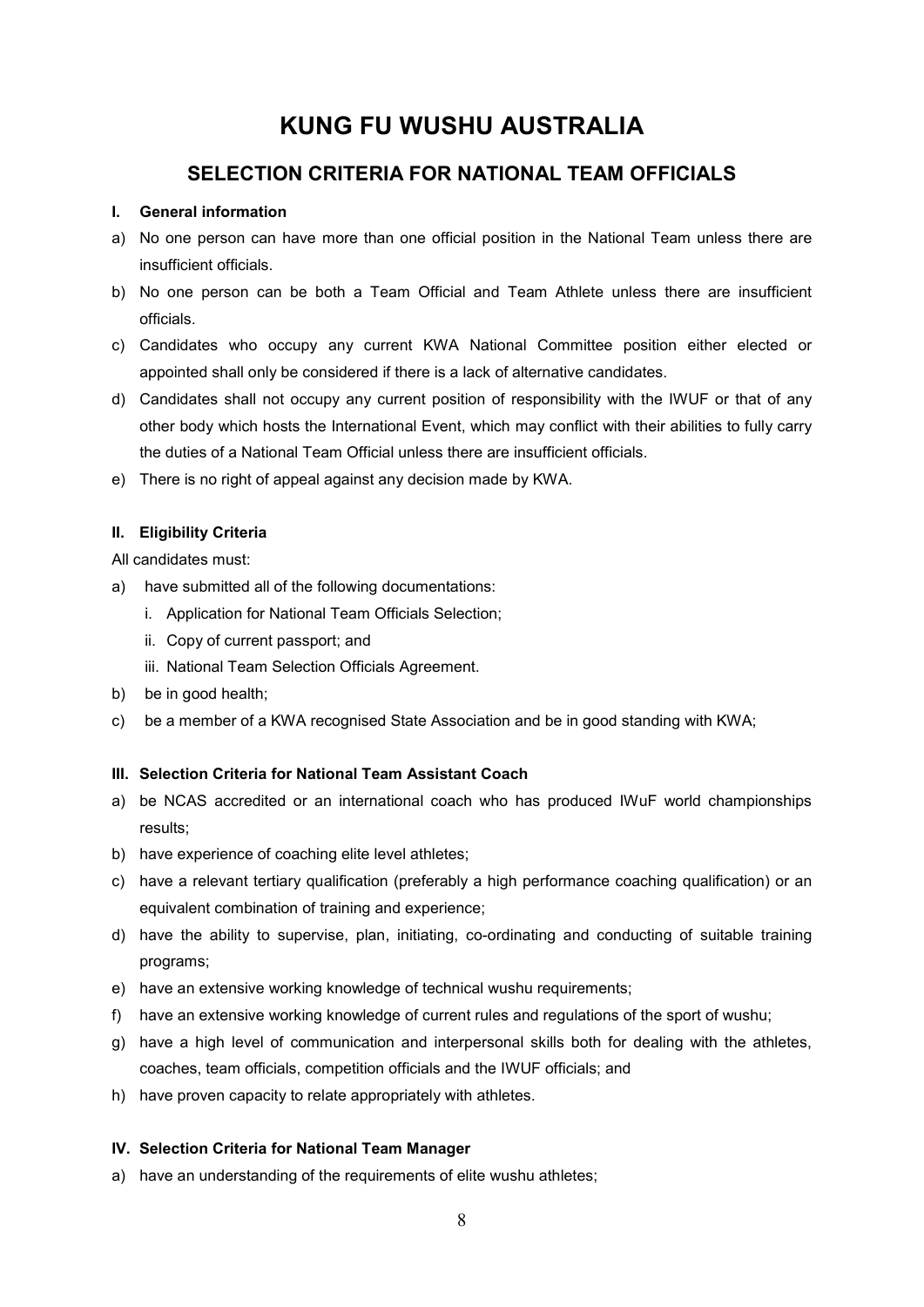- b) have demonstrated a high level organisational, communication and interpersonal skills;
- c) have the ability to manage and coordinate a team of athletes;
- d) have the ability to work in partnership with the National Team Head Coach and National Team Assistant Coach; and
- e) have proven capacity to relate appropriately with athletes.

### **V. Selection Criteria for Team Medical Officer**

- a) have a medical or first aid qualification and
- b) preferably have an extensive knowledge in the field of sports medicine.

#### **VI. Selection Criteria for Wushu Judge**

- a) be both an IWUF and NOAS accredited judge; and
- b) have judged at a 2018 or 2019 KWA State or National or Oceania Championships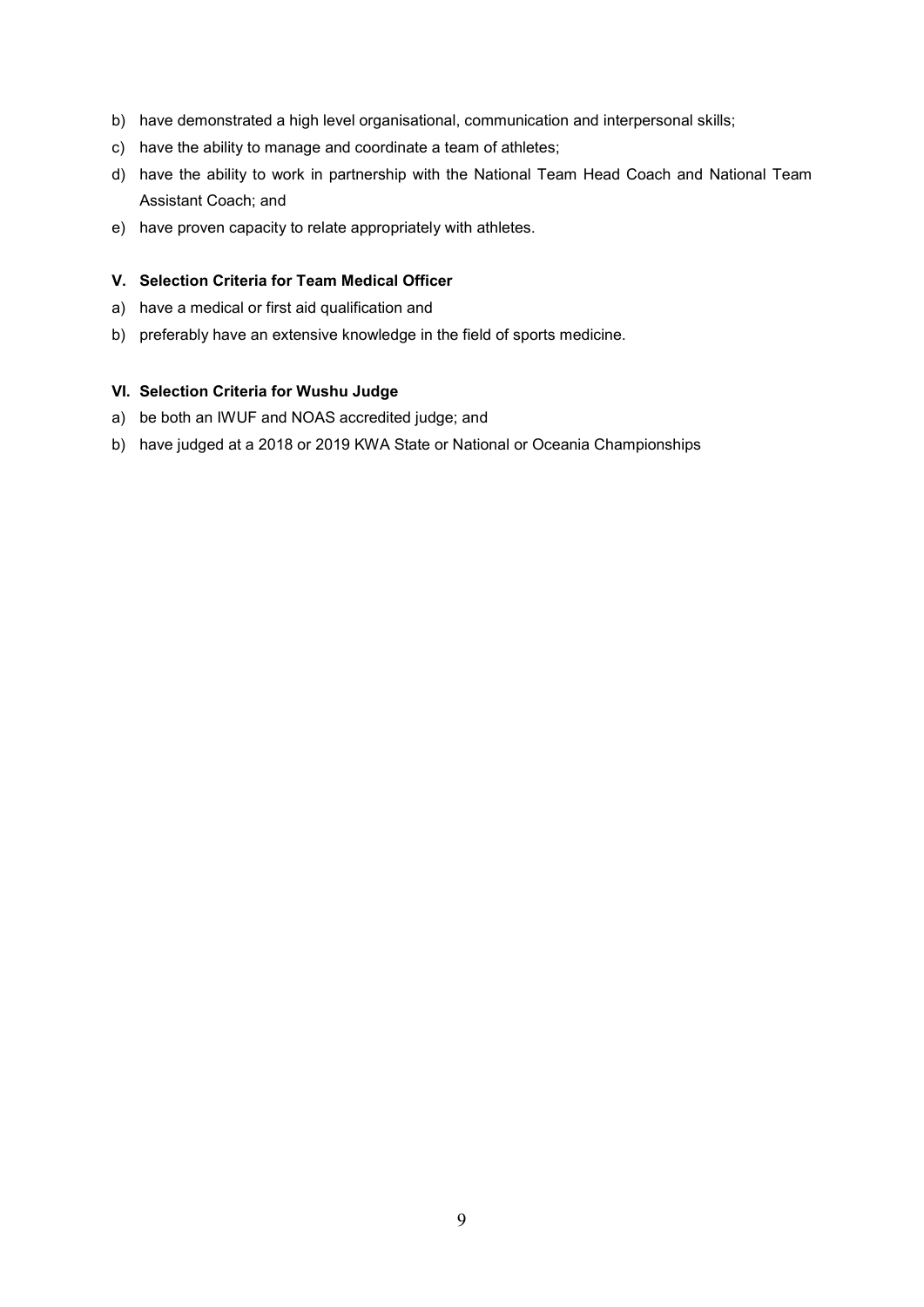### **NATIONAL TEAM SELECTION OFFICIALS AGREEMENT CHINESE MARTIALS ARTS IS DANGEROUS AND CAN CAUSE SERIOUS INJURIES**

I,AAAAAAAAAAAAAAAAAA.AAAA.AAAAAAAAAAAAAA(*full name*) do

- a) hereby acknowledge my application to the position of team official in the Kung Fu Wushu Australia (herein called as "KWA") National Team (herein called as "the team").
- b) acknowledge that I have read and understood the eligibility criteria and documentation requirements and my application will only be accepted if I meet the eligibility criteria and submit all documentation requirements by the due date;
- c) agree to have read and to abide by KWA's National Team Selection Policy, National Team Officials Code of Conduct and the IWUF International Competition Rules and Regulations;
- d) acknowledge that the KWA National Team Selection Policy and Anti-Doping Policy can be accessed on the official KWA website (www.kungfuwushuaustralia.com) and that I have read and understood both policies and I agree to abide by it;
- e) agree to cover all costs associated with my participation in the team including but not limited to airfares, accommodation, meals, travel insurance, competition insurance, entry fees, uniform, training fees and any other costs as shall be associated with my role on the team. Estimated cost to be at least \$3,000 for each person per International Event and must be on hand at least two months before the International Event to pay for such expenses. I further understand that I will not be eligible to travel with the team nor compete in events if I have any monies outstanding on the date of departure of the team;
- f) agree that should I not be able to complete my obligations as an official due to any illness or injury or personal matters that could reasonably impact on my ability to perform as an official, I will advise the Wushu Secretary-General, Team Head Coach and Team Manager as soon as is practicable, and cover any costs that may be associated with my withdrawal from the team;
- g) consent to the use of my image in media releases, television broadcasts and other publicity arranged by the KWA in relation to me being a team athlete;
- h) agree to maintain a level of fitness and competitive readiness and must immediately inform the Team Head Coach of any illness or injury that could reasonably impact on my ability to compete to the maximum of my ability when competing as a national team athlete;
- i) agree to obtain any insurance required the KWA; and
- j) agree that KWA, and its sponsors, suppliers, employees, volunteers, agents, athletes, coaches, team managers, officials, and executive members shall not be liable for any loss or damage occurring as a result of my participation in martial arts tournaments.

Signed: AAAAAAAAAAAAAAAAAAAAAAA..AAAAA Date: AAAAAA.AAAA

**An official may be removed from the National Team, if in the opinion of the KWA that the KWA National Team Selection Policy has not been observed or this Agreement has been breached.**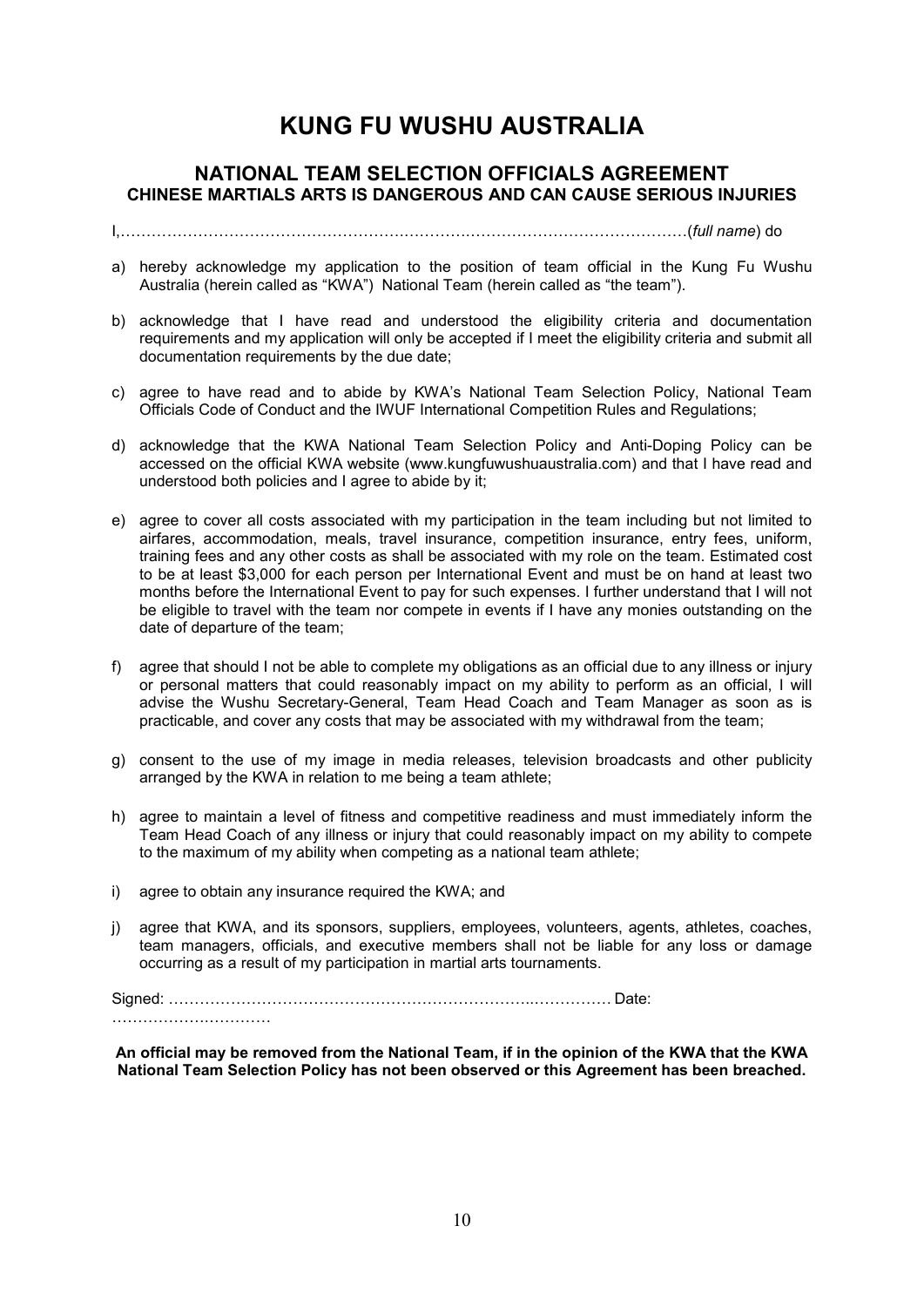### **NATIONAL TEAM OFFICIALS CODE OF CONDUCT**

The National Team Officials Code of Conduct sets out the minimum standard of behaviour which all officials must abide whilst assembled or travelling as part of the National Team.

- 1. Respect the rights, dignity and worth of athletes, coaches and team officials.
- 2. At all times be fair, considerate, honest, and courteous in all dealing with others and observe all local customs and laws.
- 3. Be professional in, and accept responsibility for your actions.
- 4. Refrain from any form harassment and behave in a manner that will not cause offence to others.
- 5. Show concern and caution towards others who may be sick or injured and place the safety and welfare of the participants above all else.
- 6. Behave in a mature, responsible and professional manner that does not bring the official, the sport of wushu, the National Team, the KWA or any of its sponsors into disrepute.
- 7. Behave in a manner which does not result in actions that could become dangerous to myself or others.
- 8. Consumption of alcohol should not be excessive and cannot be affected by alcohol during training or competition.
- 9. Consumption or possession of illegal drugs or other intoxicants is prohibited at all times.
- 10. Consumption or possession of tobacco products is prohibited during training or at competition environments.
- 11. Maintain strict impartiality and avoid any situation which may lead to a conflict of interest.
- 12. Operate within the rules of the sport of wushu.
- 13. Cooperate with the KWA, team officials and competition officials and to follow procedures established.
- 14. Abide by the rules and respect the decision of the KWA, team officials and competition officials, making all appeals through the formal process and respecting the final decision.
- 15. Attend all activities planned on the officials' behalf including, but not limited to, media events, banquets, photo sessions, or parties.
- 16. Attend all team meetings promptly when required and be present at the competition venue at the designated time for all events and all pre-competition ceremonies.
- 17. Be neatly dressed in team uniforms throughout the competition.
- 18. At all times maintain an appropriate professional relationship with all athletes, team officials and competition officials.
- 19. Avoid unaccompanied and unobserved activities with persons under 18 years of age, wherever possible and
- 20. Provide chaperones for junior athletes at all times during the competition. Team officials shall accompany the junior athletes to all scheduled functions.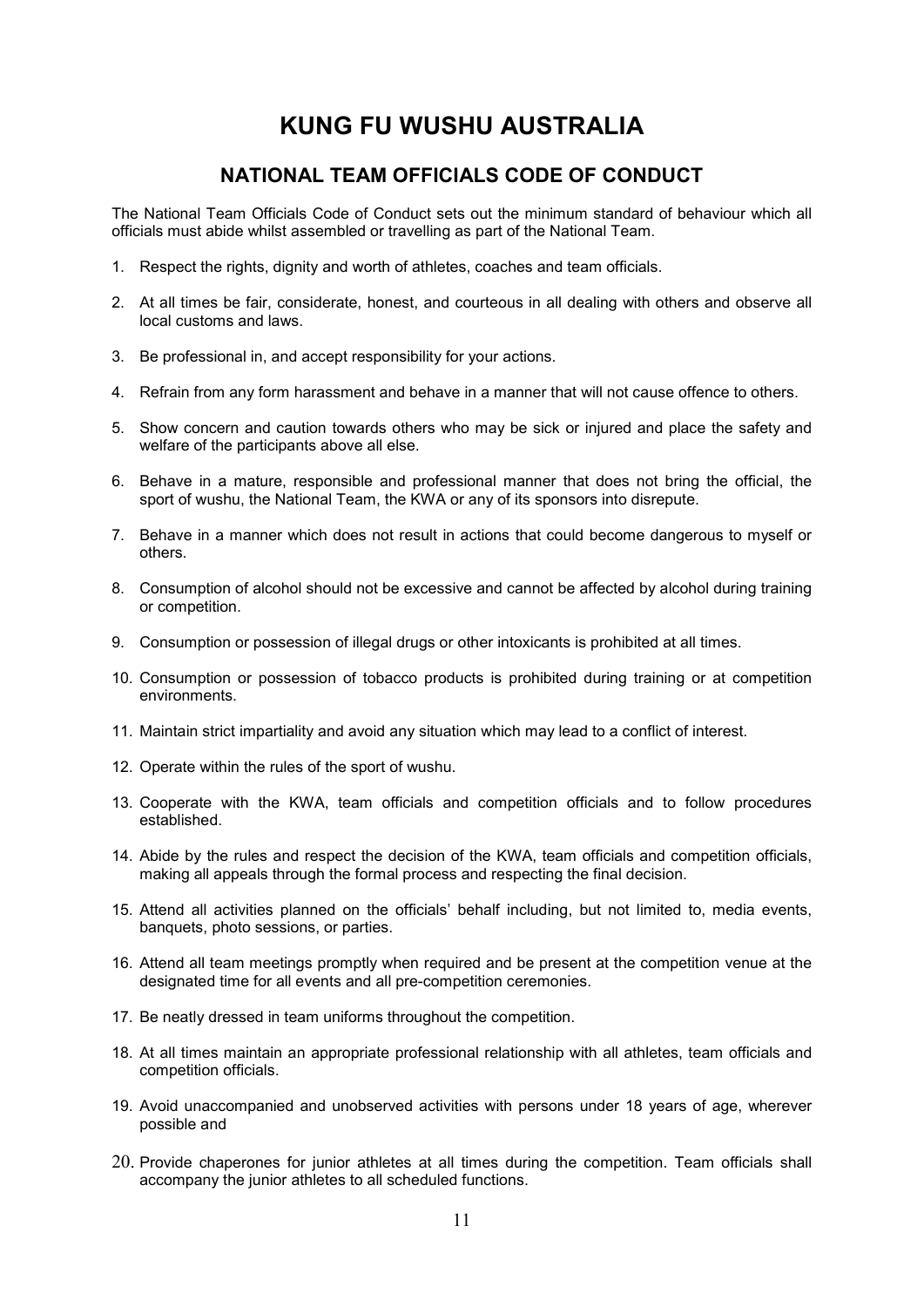## **SELECTION CRITERIA FOR NATIONAL TEAM OBSERVERS**

### **I. Eligibility Criteria**

All candidates must:

- a) have submitted all of the following documentations:
	- i. Application for National Team Observer Selection;
	- ii. Copy of current passport; and
	- iii. National Team Selection Observer Agreement.
- b) be in good health;
- c) have no issues with KWA that may include but are not limited to issues that may distract or disrupt the National Team;
- d) be a member of a KWA recognised State Association and be in good standing with KWA; and
- e) have not had a confirmed negative incident reported against the candidate in prior International events.

### **II. Selection Criteria**

- a) have no issues with KWA that may include but are not limited to issues that may distract or disrupt the National Team;
- b) have not had a confirmed negative incident reported against the candidate in prior International events.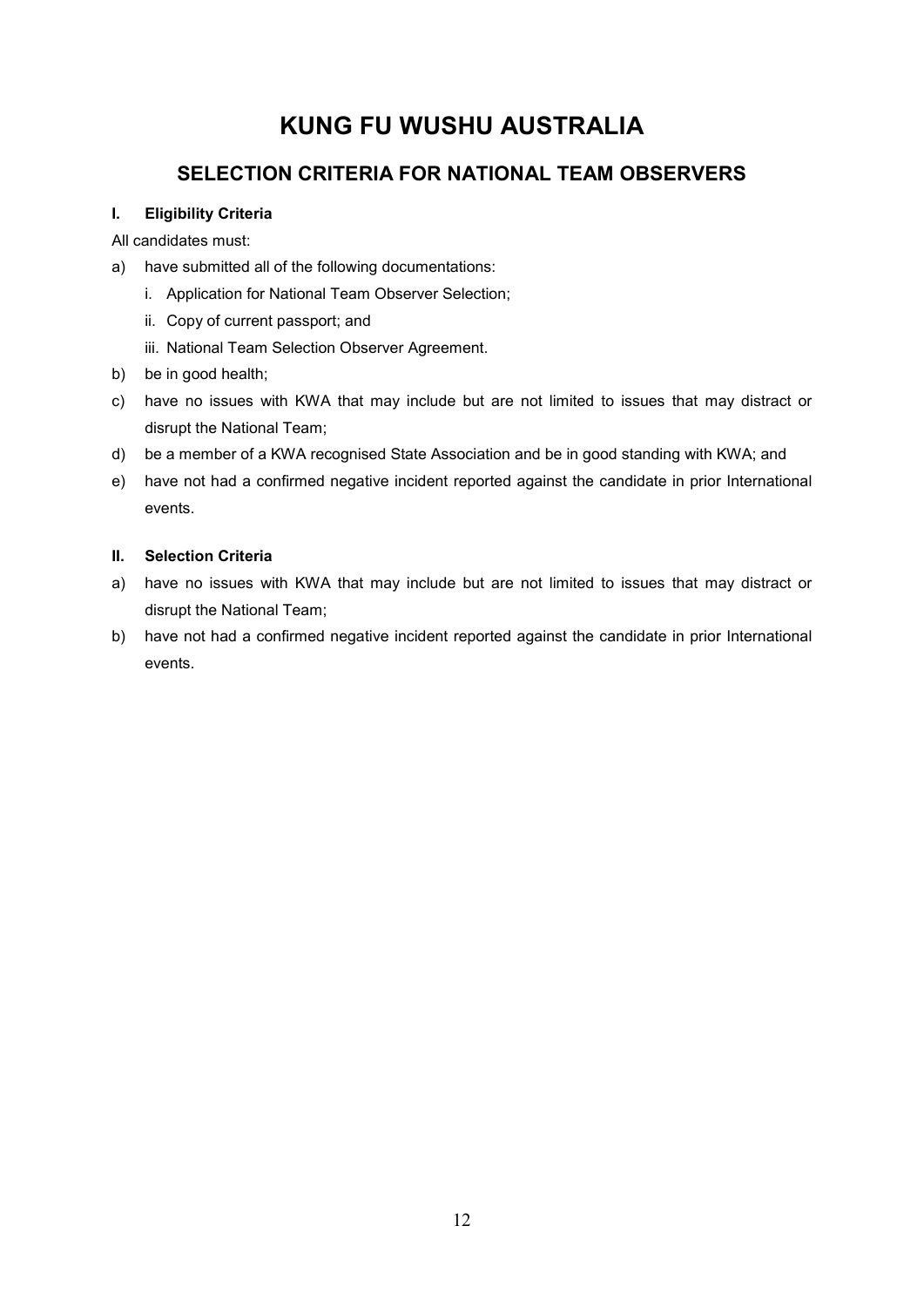### **NATIONAL TEAM OBSERVER AGREEMENT**

I,AAAAAAAAAAAAAAAAAAAA.AAAA.AAAAAAAAAAAAAA(*full name*) do

- a) hereby acknowledge my application to the position of team official in the Kung Fu Wushu Australia (herein called as "KWA") National Team (herein called as "the team").
- b) agree to have read and to abide by the KWA National Team Selection Policy and National Team Observer Code of Conduct;
- c) agree to cover all costs associated with my participation in the team including but not limited to airfares, accommodation, meals, travel insurance, competition insurance, entry fees, uniform, training fees and any other costs as shall be associated with my role on the team. Estimated cost to be at least \$3,000 for each person per International Event and must be on hand at least two months before the International Event to pay for such expenses. I further understand that I will not be eligible to travel with the team nor compete in events if I have any monies outstanding on the date of departure of the team;
- d) agree that should I not be able to complete my obligations as an observer, I will advise the Wushu Secretary-General, Team Head Coach and Team Manager as soon as is practicable, and cover any costs that may be associated with my withdrawal;
- e) agree to immediately inform the KWA of any illness or injury that could reasonably distract members of the National Team from continuing to perform at a standard on which he or she was selected to the National Team;
- f) consent to the use of my image in media releases, television broadcasts and other publicity arranged by the KWA in relation to me being a team observer;
- g) agree to obtain any insurance required by the KWA; and
- h) agree that the Kung Fu Wushu Australia Limited., and its sponsors, suppliers, employees, volunteers, agents, athletes, coaches, team managers, officials, and executive members shall not be liable for any loss, damage or injuries occurring as a result of being a team observer.

#### **An observer may be accompany the National Team, if in the opinion of the KWA that the KWA National Team Selection Policy has not been observed or this Agreement has been breached.**